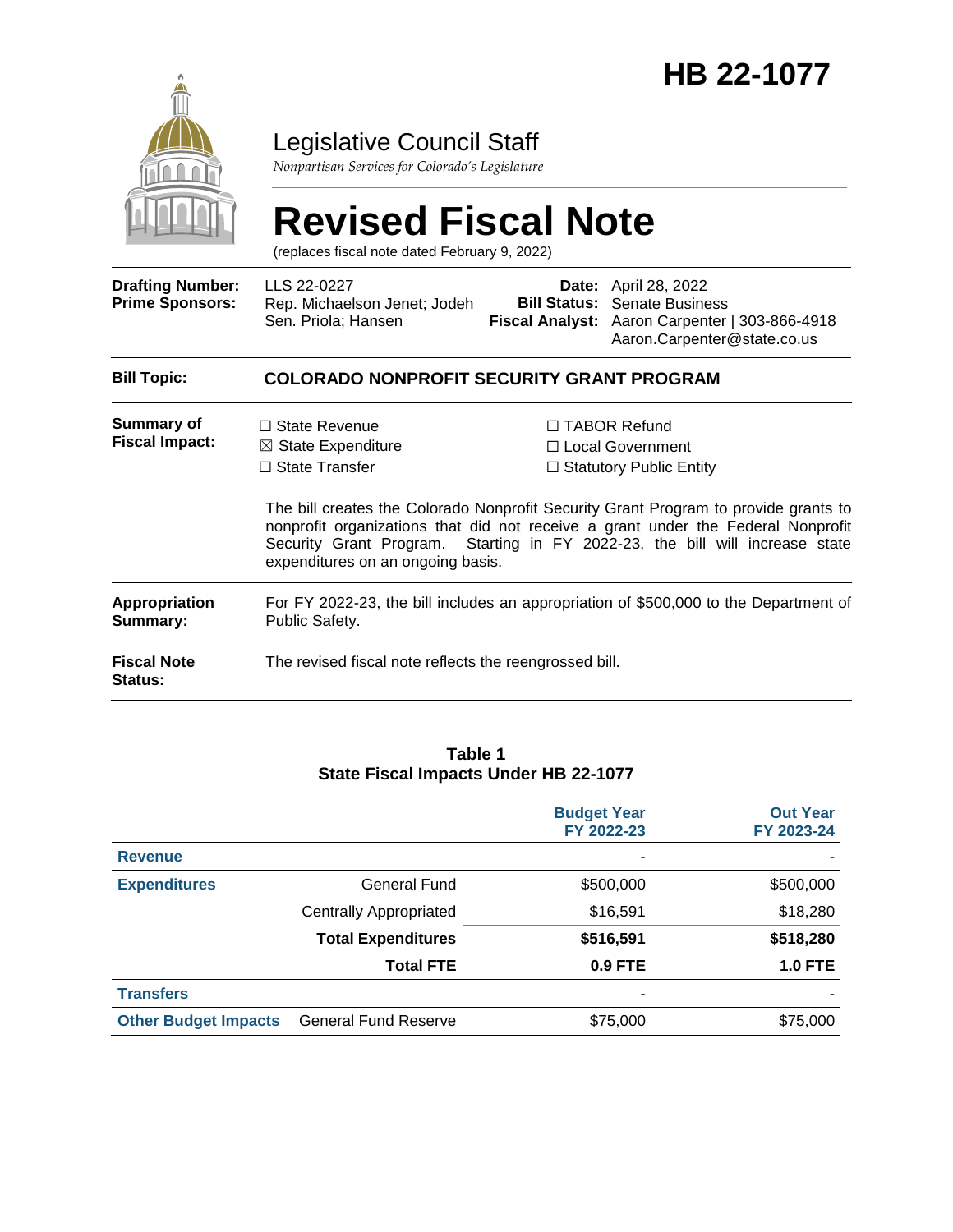# Page 2<br>April 28, 2022 **HB 22-1077**

# **Summary of Legislation**

The bill creates the Colorado Nonprofit Security Grant Program within the Department of Public Safety (DPS) to provide grants to nonprofit organizations who applied for, and did not receive, a grant under the Federal Nonprofit Security Grant Program administered by the Federal Emergency Management Agency (FEMA). No later than August 30, 2022, the DPS must promulgate rules for the program, including application periods and grant eligibility. The DPS must begin accepting grant applications by December 1, 2022. Grant awards are limited to \$50,000 per organization. After receiving a grant, organizations must provide reporting to the DPS, including a project implementation plan, quarterly progress reports, a summary report upon completion of the project, and any reimbursement request. Finally, the bill requires the General Assembly to appropriate \$500,000 from the General Fund to the DPS for the grant program.

## **Background**

The Federal Nonprofit Security Grant Program provides funding to nonprofits that are at high risk of a terrorist attack for physical security enhancements and other security related activities. In Colorado, 51 nonprofit organizations applied for a total of \$6,579,875, but only 10 nonprofit organizations were approved, receiving a combined total of \$1,113,774. Applications for the federal funding were routed through the DPS.

# **State Expenditures**

The bill increases state expenditures in the DPS by \$500,000 per year starting in FY 2022-23 from the General Fund. Costs are shown in Table 2 and detailed below.

|                                           |                   | FY 2022-23 | FY 2023-24     |
|-------------------------------------------|-------------------|------------|----------------|
| <b>Department of Public Safety</b>        |                   |            |                |
| <b>Personal Services</b>                  |                   | \$84.387   | \$92,059       |
| <b>Operating Expenses</b>                 |                   | \$1,350    | \$1,350        |
| <b>Capital Outlay Costs</b>               |                   | \$6,200    |                |
| Grant Funding                             |                   | \$408,063  | \$406.591      |
| Centrally Appropriated Costs <sup>1</sup> |                   | \$16,591   | \$18,280       |
|                                           | <b>Total Cost</b> | \$516,591  | \$518,280      |
|                                           | <b>Total FTE</b>  | $0.9$ FTE  | <b>1.0 FTE</b> |

#### **Table 2 Expenditures Under HB 22-1077**

<sup>1</sup> *Centrally appropriated costs are not included in the bill's appropriation.*